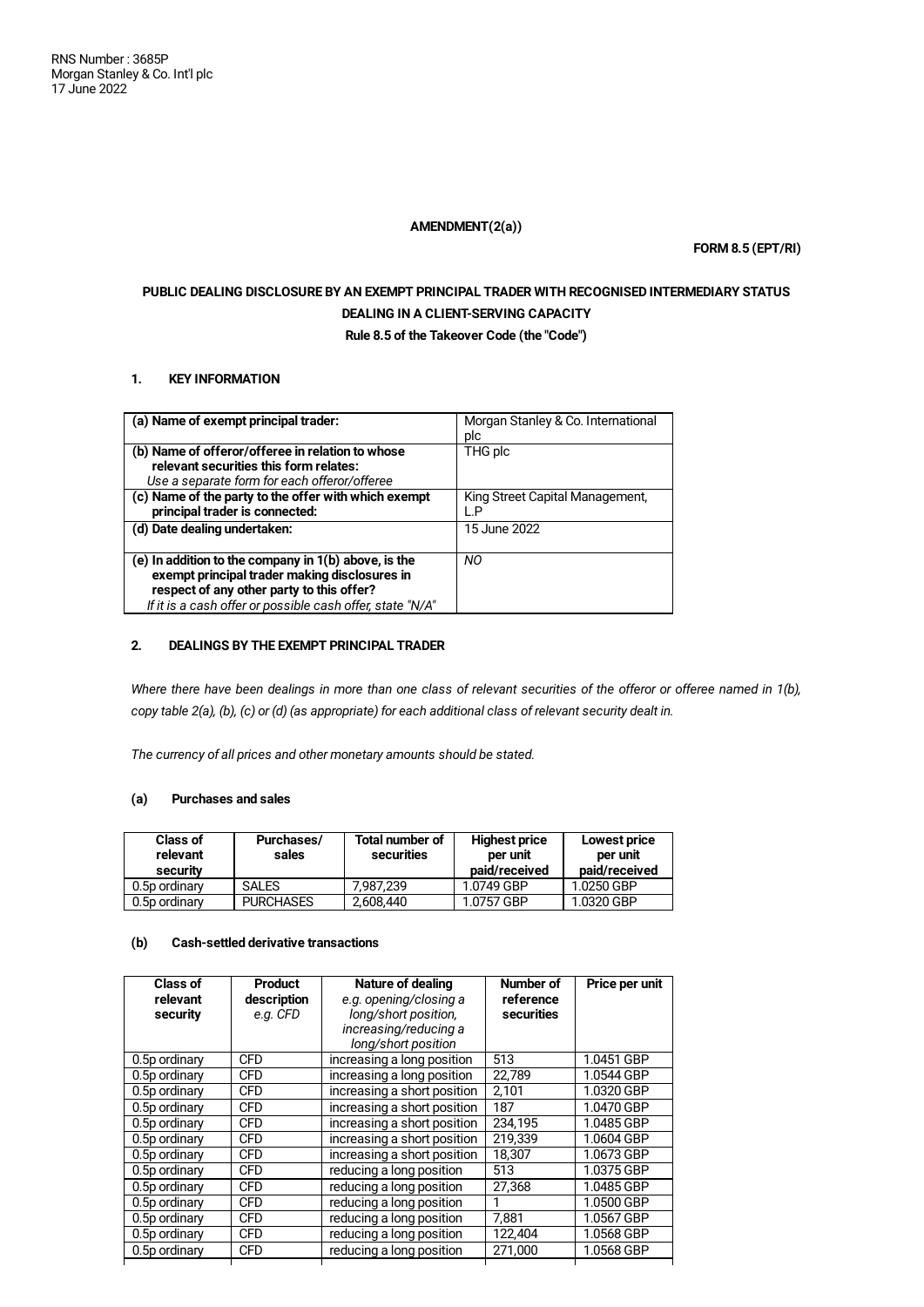| 0.5p ordinary | <b>CFD</b> | reducing a long position  | 4,389     | 1.0569 GBP |
|---------------|------------|---------------------------|-----------|------------|
| 0.5p ordinary | <b>CFD</b> | reducing a long position  | 279       | 1.0570 GBP |
| 0.5p ordinary | <b>CFD</b> | reducing a long position  | 1,529     | 1.0570 GBP |
| 0.5p ordinary | <b>CFD</b> | reducing a long position  | 2,233     | 1.0570 GBP |
| 0.5p ordinary | <b>CFD</b> | reducing a long position  | 38,654    | 1.0570 GBP |
| 0.5p ordinary | <b>CFD</b> | reducing a long position  | 21,126    | 1.0570 GBP |
| 0.5p ordinary | <b>CFD</b> | reducing a long position  | 285,689   | 1.0570 GBP |
| 0.5p ordinary | <b>CFD</b> | reducing a long position  | 3,692     | 1.0570 GBP |
| 0.5p ordinary | <b>CFD</b> | reducing a long position  | 356       | 1.0570 GBP |
| 0.5p ordinary | <b>CFD</b> | reducing a long position  | 1,248     | 1.0570 GBP |
| 0.5p ordinary | <b>CFD</b> | reducing a long position  | 22,748    | 1.0570 GBP |
| 0.5p ordinary | <b>CFD</b> | reducing a long position  | 84,148    | 1.0588 GBP |
| 0.5p ordinary | <b>CFD</b> | reducing a long position  | 31,280    | 1.0600 GBP |
| 0.5p ordinary | <b>CFD</b> | reducing a long position  | 634       | 1.0607 GBP |
| 0.5p ordinary | <b>CFD</b> | reducing a short position | 1,850,000 | 1.0400 GBP |
| 0.5p ordinary | <b>CFD</b> | reducing a short position | 4,580,000 | 1.0400 GBP |
| 0.5p ordinary | <b>CFD</b> | reducing a short position | 2,071     | 1.0470 GBP |
| 0.5p ordinary | <b>CFD</b> | reducing a short position | 187       | 1.0480 GBP |
| 0.5p ordinary | <b>CFD</b> | reducing a short position | 45,646    | 1.0486 GBP |
| 0.5p ordinary | <b>CFD</b> | reducing a short position | 11,300    | 1.0536 GBP |
| 0.5p ordinary | <b>CFD</b> | reducing a short position | 191,189   | 1.0554 GBP |

#### **(c) Stock-settled derivative transactions (including options)**

#### **(i) Writing, selling, purchasing or varying**

| <b>Class</b><br>οf<br>relevant<br>security | <b>Product</b><br>description<br>e.g. call<br>option | Writing,<br>purchasing,<br>selling,<br>varying<br>etc. | <b>Number</b><br>of<br>securities<br>to which<br>option<br>relates | <b>Exercise</b><br>price<br>per unit | Type<br>e.g.<br>American,<br>European<br>etc. | <b>Expirv</b><br>date | Option<br>money<br>paid/<br>received<br>per unit |
|--------------------------------------------|------------------------------------------------------|--------------------------------------------------------|--------------------------------------------------------------------|--------------------------------------|-----------------------------------------------|-----------------------|--------------------------------------------------|
| N/A                                        | N/A                                                  | N/A                                                    | N/A                                                                | N/A                                  | N/A                                           | N/A                   | N/A                                              |

#### **(ii) Exercise**

| Class of<br>relevant<br>security | <b>Product</b><br>description<br>e.g. call option | Exercising/<br>exercised<br>against | Number of<br>securities | <b>Exercise price</b><br>per unit |
|----------------------------------|---------------------------------------------------|-------------------------------------|-------------------------|-----------------------------------|
| N/A                              | N/A                                               | N/A                                 | N/A                     | N/A                               |

## **(d) Other dealings (including subscribing for new securities)**

| <b>Class of relevant</b> | Nature of dealing             | <b>Details</b> | Price per unit (if |
|--------------------------|-------------------------------|----------------|--------------------|
| security                 | e.a. subscription, conversion |                | applicable)        |
| N/A                      | N/A                           | N/A            | N/A                |

## **3. OTHER INFORMATION**

#### **(a) Indemnity and other dealing arrangements**

**Details of any indemnity or option arrangement, or any agreement or understanding, formal or informal, relating to relevant securities which may be an inducement to deal or refrain from dealing entered into by the exempt principal trader making the disclosure and any party to the offer or any person acting in concert with a party to the offer:** *Irrevocable commitments and letters of intent should not be included. If there are no such agreements, arrangements or understandings, state "none"* **NONE** 

#### **(b) Agreements, arrangements or understandings relating to options or derivatives**

**Details of any agreement, arrangement or understanding, formal or informal, between the exempt principal trader making the disclosure and any other person relating to: (i) the voting rights of any relevant securities under any option; or (ii) the voting rights or future acquisition or disposal of any relevant securities to which any derivative is referenced:** *If there are no such agreements, arrangements or understandings, state "none"* NONE